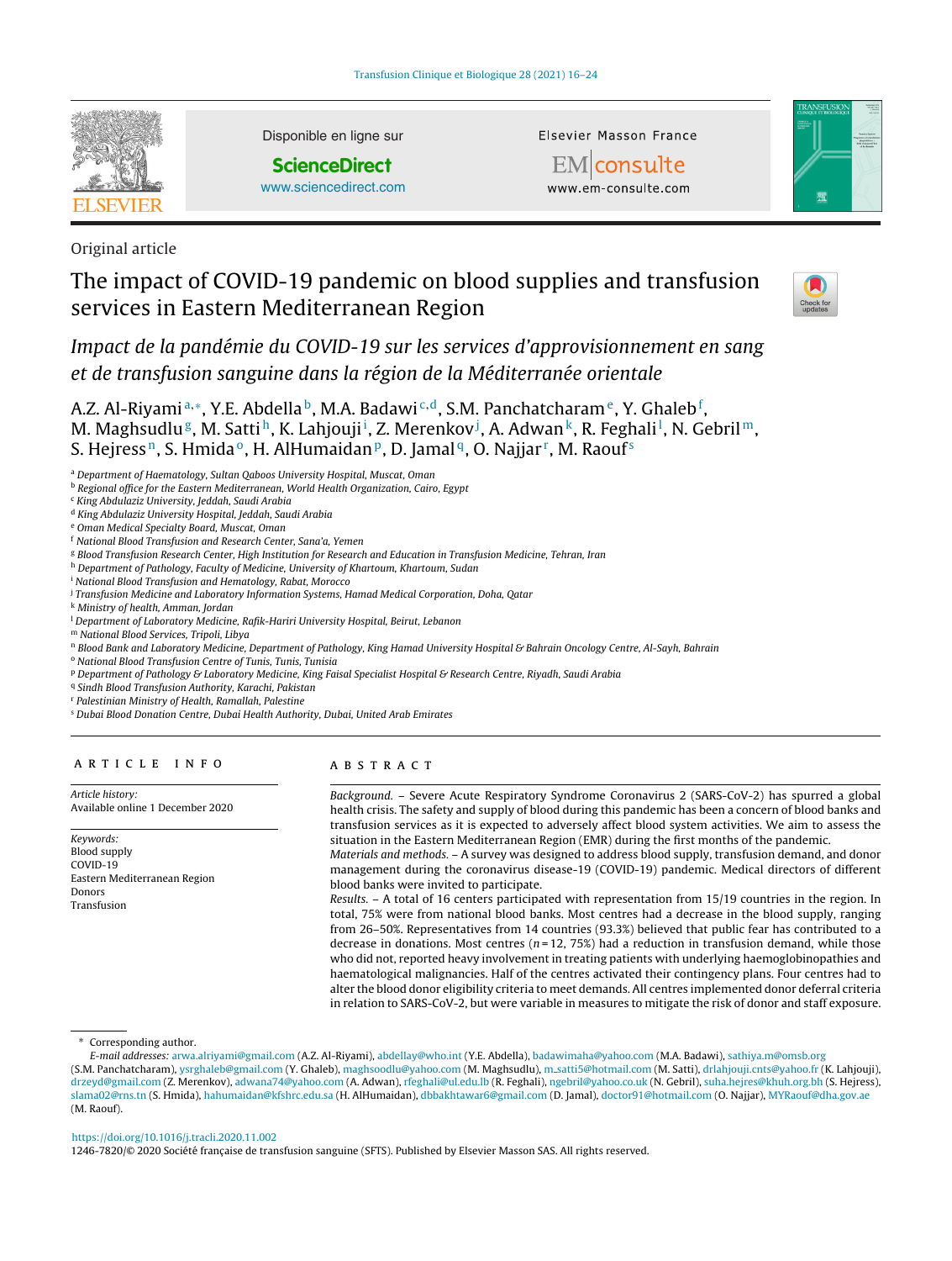Conclusion. – Blood services in the region faced variable degrees of blood shortages.We summarize lessons learnt during this pandemic for the blood banks to consider to plan, assess, and respond proportionately to future similar pandemics.

© 2020 Société française de transfusion sanguine (SFTS). Published by Elsevier Masson SAS. All rights reserved.

#### **1. Introduction**

The coronavirus disease 2019 (COVID-19) is a worldwide pandemic caused by the Severe acute respiratory syndrome coronavirus 2 (SARS-CoV-2) [\[1,2\].](#page-7-0) On the 29th of January, WHO reported the first cases in the Eastern Mediterranean Region (EMR) in the United Arab Emirates (UAE) [\[3\].](#page-7-0) By that time, the total of numbers confirmed globally has reached 6065 cases, involving 68 countries outside China [\[3\].](#page-7-0) There was no indication of the source of infection, however, the report of first cases coincides with the opening of the Arab Health Exhibition and Congress, in Dubai on 27-30th January, which included more than 4250 medical manufacturers from all around the world  $[4,5]$ . The second country to report cases was Egypt, which was also the first country to report from the African continent  $[6]$ . This was followed by the emergence of the virus in other countries in EMR ([Appendix](#page-7-0) [1Supplement](#page-7-0) [table\).](#page-7-0) By 1st March, there were 11 countries had reports of SARS-CoV-2 infection. WHO risk assessment at that stage was very high regionally and globally [\[7\].](#page-7-0) By the 8th of April, all EMR countries had evidence of local transmission of the virus  $[8]$ . Yemen was the last country to report confirmed cases [\[9\].](#page-8-0) By the 30th of April, there was a total of 182,417 confirmed cases and 7447 deaths reported in the region, the highest being in Iran with a total of 93,657 cases and 5957 deaths [\[10\].](#page-8-0) Most countries had a cluster of cases reported, while community transmission was evident in Iran, Tunisia, and Syrian Arab Republic [\[10\].](#page-8-0)

Based on experience from other viral pandemics [\[11,12\],](#page-8-0) the COVID-19 pandemic was expected to adversely affect the blood system activities and reduce blood supply as an unintended consequence of social distancing measures on blood donation activities. Influenza and coronaviruses share the low risk of transmission by transfusion, but were predicted to have remarkable effects on the blood collection [\[13\].](#page-8-0) During the Severe Acute Respiratory Syndrome pandemic, the blood supply in Beijing was significantly compromised, as donation drives could not be held in public places, and donors were worried about contracting the virus at donation centres. Assistance was required through shipping blood in from centres in other less affected parts of the country [\[11\].](#page-8-0) A report from Japan described a rapid decrease in the number of donors by 21% within one week of the influenza A (H1N1) pandemic necessitating vigorous donor mobilization  $[14]$ . Other major challenges that blood centres face during such a pandemic is the recruitment of healthy blood donors, ensuring staff, donor, and patient safety, and inventory management.

In anticipation of such an impact with the COVID-19 pandemic, the WHO has released an interim guidance on maintaining a safe and adequate blood supply during the COVID-19 pandemic [\[15\].](#page-8-0) There is a need that the transfusion medicine professionals undertake an active role in risk communication and provide data to policymakers to address the effectiveness of their contingency plans. Sharing knowledge and policies among regional transfusion networks and international organizations during previous viral pandemics was found to be helpful to ensure access to the best recommendations and practices at the time of a pandemic [\[12\].](#page-8-0) The aim of this survey is to assess the impact of the COVID-19 pandemic on the blood supply, transfusion demand, and donor management in the EMR during the first months of the pandemic.

# **2. Material and methods**

The draft survey was developed by a transfusion consultant to address donor, blood supply, and transfusion demand management during the COVID-19 pandemic. The survey was reviewed/revised with input from two transfusion experts, including an expert at the WHO Eastern Mediterranean Regional Office (EMRO). The survey was created by googleforms and tested before distribution. A total of 22 blood bank medical directors from 19 EMR countries were invited to participate. Invitations were sent by email and the survey was shared electronically with those who agreed to participate. All responses were recorded electronically. SPSS version 23 was used for data analysis. Frequency tables were used to display percentages for categorized variables. Ethical approval was obtained from the Ethics Committee at the College of Medicine and Health Sciences at the Sultan Qaboos University, Oman.

#### **3. Results**

A total of 16 representatives responded (overall 72% response rate). The survey responses were received between the 21st and 31st of May. Most of the centres ( $n = 12, 75\%$ ) were national blood banks, while the rest were hospital-based [\(Table](#page-2-0) 1). All blood banks collect blood from voluntary blood donors, and the majority had family replacement donors ( $n = 14$ , 88%). Most centres were selfsufficient ( $n = 11$ , 69%), while the rest had other sources of blood. Five centres (31%) had reagent shortages and loss of staff due to COVID-19 illness.

#### 3.1. Blood supplies and demands during COVID-19

Most centres had a decrease in the blood supply during the first month of the pandemic, ranging between 10–75%. This was due to different factors including decreased in-house collections and cancellation of blood drives due to the closure of universities and institutions ( $n = 12$ , 75%) [\(Table](#page-2-0) 2). Representatives from 14 countries believed that public fear of contracting COVID-19 contributed to the decrease in donations. Most of these countries had their governments actively asking the public to remain home. Two centres did not face blood shortages. These were able to maintain blood supply through intensifying donation drives, conducting drives in military settings, and intensifying marketing and donor recruitment including mobilizing donors from healthcare workers. The centre at the UAE utilized a sports hall for blood donation while maintaining physical distancing. The centre at Morocco has created a crisis committee early in the pandemic to monitor closely the stock status, consumable and reagent needs for all regional centres. A hotline for public inquiries was also created.

Most centres  $(n = 12, 75%)$  had a reduction in transfusion demand ranging between 26–75%. The main factors were cancellation of elective surgeries ( $n = 12, 75\%$ ), decreased admissions to the hospitals ( $n = 10, 63\%$ ), and closure of hospitals/wards ( $n = 8$ , 50%). Three centres reported increased blood demands by 10–25% along with the decrease in blood supply (Bahrain, Lebanon, Yemen), while two (Oman and Libya) reported similar demand levels despite the cancellation of surgeries. All these five centres shared the need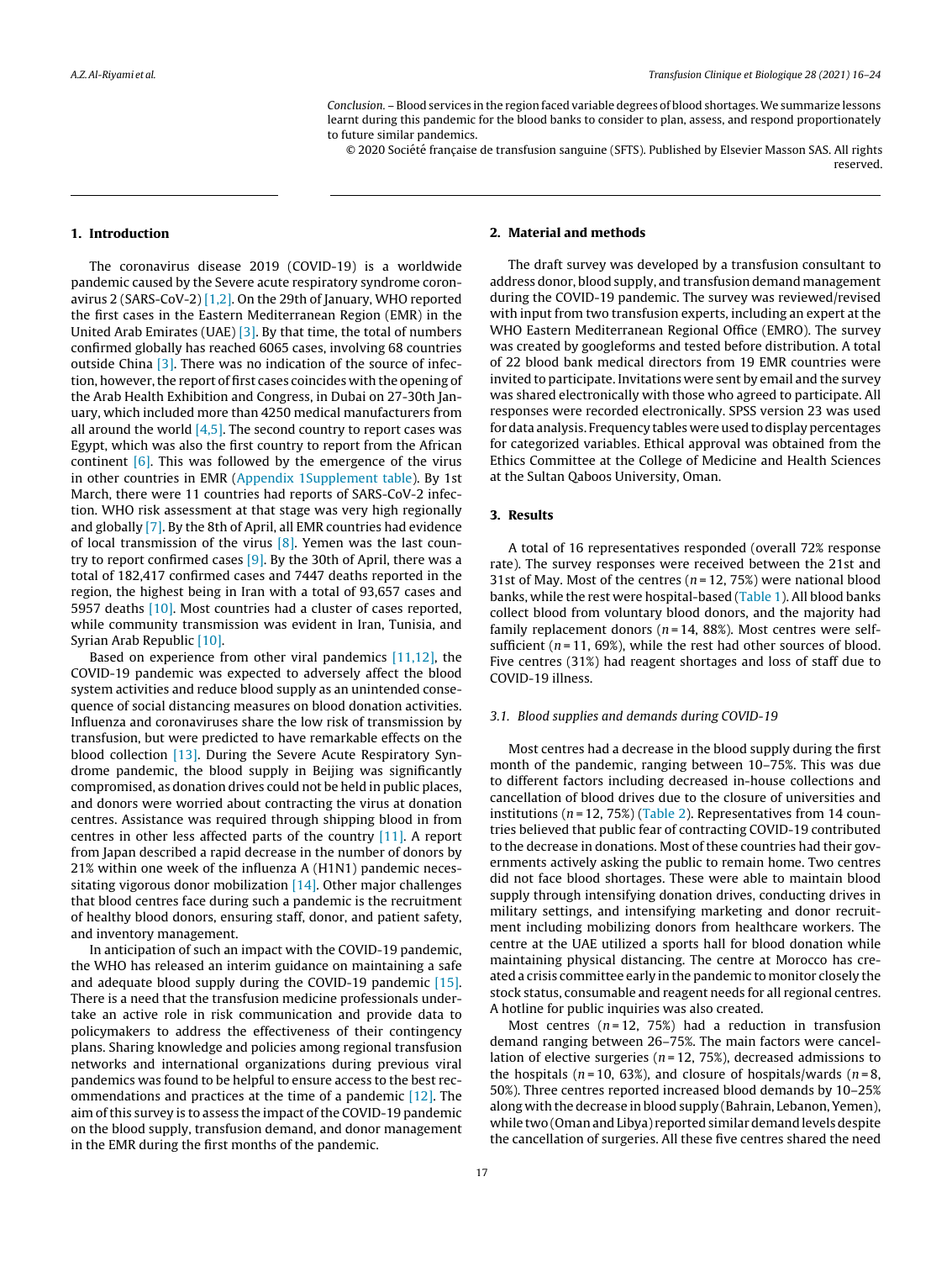### <span id="page-2-0"></span>**Table 1**

Characteristics of the blood banks involved in the survey and blood supply and demand status during the pandemic.

| Country                  | Type of centre | Donation type                                                 | Other blood supply<br>source                            | Degree of decreased<br>blood supply <sup>a</sup> $(\%)$ | Degree of<br>decreased<br>demand <sup>a</sup> $(\%)$ | Confirmed cases<br>(deaths) <sup>b</sup> |
|--------------------------|----------------|---------------------------------------------------------------|---------------------------------------------------------|---------------------------------------------------------|------------------------------------------------------|------------------------------------------|
| Islamic Republic of Iran | National       | Voluntary donation                                            | No                                                      | $26 - 50$                                               | ~10                                                  | 148,950<br>(7734)                        |
| Saudi Arabia             | Hospital-based | Voluntary donation<br>Family replacement                      | No                                                      | $26 - 50$                                               | $26 - 50$                                            | 83,384<br>(480)                          |
|                          | Hospital-based | Voluntary donation<br>Family replacement<br>Directed donation | No                                                      | $51 - 75$                                               | $10 - 25$                                            |                                          |
| Pakistan                 | National       | Voluntary donation<br>Family replacement                      | Regional Blood Centers                                  | $26 - 50$                                               | $10 - 25$                                            | 69,496<br>(1483)                         |
| <b>UAE</b>               | National       | Voluntary donations<br>Directed donation                      | N <sub>o</sub>                                          | ~10                                                     | < 10                                                 | 33,896<br>(262)                          |
| Oatar                    | National       | Voluntary donation<br>Family replacement<br>Directed donation | N <sub>o</sub>                                          | $10 - 25$                                               | $26 - 50$                                            | 55 262<br>(36)                           |
| Bahrain                  | Hospital based | Voluntary donation<br>Family replacement<br>Directed donation | Other governmental<br>blood bank                        | $10 - 25$                                               | Demand increased<br>by 10-25%                        | 10,793<br>(17)                           |
| Oman                     | Hospital based | Voluntary donation<br>Family replacement                      | Other governmental<br>blood bank                        | $10 - 25$                                               | Demand remained<br>the same                          | 10,423<br>(42)                           |
| Morocco                  | National       | Voluntary donation<br>Family replacement                      | N <sub>o</sub>                                          | <b>NA</b>                                               | $26 - 50$                                            | 7780<br>(204)                            |
| Sudan                    | National       | Voluntary donation<br>Family replacement<br>Directed donation | N <sub>o</sub>                                          | $26 - 50$                                               | $26 - 50$                                            | 4800<br>(262)                            |
| Lebanon                  | National       | Voluntary donation<br>Family replacement                      | No                                                      | $10 - 25$                                               | Demand increased<br>by 10-25%                        | 1191<br>(26)                             |
| Tunisia                  | National       | Voluntary donation<br>Family replacement                      | Other governmental<br>blood bank                        | $26 - 50$                                               | $26 - 50$                                            | 1076<br>(48)                             |
| Jordan                   | National       | Voluntary donation<br>Family replacement<br>Directed donation | No                                                      | $51 - 75$                                               | $10 - 25$                                            | 734<br>(9)                               |
| Yemen                    | National       | Voluntary donation<br>Family replacement<br>Directed donation | No                                                      | ~10                                                     | Demand increased<br>by 10-25%                        | 314<br>(78)                              |
| Libya                    | National       | Voluntary donation<br>Family replacement                      | No                                                      | $26 - 50$                                               | Demand remained<br>the same                          | 130<br>(5)                               |
| Palestine                | National       | Voluntary donation<br>Family replacement                      | Other governmental<br>blood bank<br>Private blood banks | $26 - 50$                                               | $10 - 25$                                            | 626<br>(5)                               |

UAE; United Arab Emirates; NA; not applicable.

<sup>a</sup> Estimation during the first month of pandemic.

**b** WHO situation report on day of survey completion [\[17\].](#page-8-0)

# **Table 2**

Factors for the decline in the blood supply.

| Country                     | Cancellation of<br>blood drives | Decrease in<br>inhouse blood<br>donation | Social distanc-<br>ing/lockdown | Closure of<br>universities and<br>institutions | Decrease number<br>of eligible donors<br>due to COVID-19<br>related factors | Governmental<br>requests to the<br>public to stay at<br>home | Public fear from<br>contracting<br>COVID-19 |
|-----------------------------|---------------------------------|------------------------------------------|---------------------------------|------------------------------------------------|-----------------------------------------------------------------------------|--------------------------------------------------------------|---------------------------------------------|
| Omana                       |                                 |                                          |                                 |                                                |                                                                             |                                                              |                                             |
| Tunisia                     |                                 |                                          |                                 |                                                |                                                                             |                                                              |                                             |
| Jordan                      |                                 |                                          |                                 |                                                |                                                                             |                                                              |                                             |
| Sudan                       |                                 |                                          |                                 |                                                |                                                                             |                                                              |                                             |
| Palestine                   |                                 |                                          |                                 |                                                |                                                                             |                                                              |                                             |
| Saudi Arabia <sup>a</sup>   |                                 |                                          |                                 |                                                |                                                                             |                                                              |                                             |
| Saudi Arabia <sup>a</sup>   |                                 |                                          |                                 |                                                |                                                                             |                                                              |                                             |
| <b>UAE</b>                  |                                 |                                          |                                 |                                                |                                                                             |                                                              |                                             |
| Islamic republic of Iran    |                                 |                                          |                                 |                                                |                                                                             |                                                              |                                             |
| Morocco                     |                                 |                                          |                                 |                                                |                                                                             |                                                              |                                             |
| Qatar                       |                                 |                                          |                                 |                                                |                                                                             |                                                              |                                             |
| Libya                       |                                 |                                          |                                 |                                                |                                                                             |                                                              |                                             |
| Yemen                       |                                 |                                          |                                 |                                                |                                                                             |                                                              |                                             |
| Pakistan                    |                                 |                                          |                                 |                                                |                                                                             |                                                              |                                             |
| Lebanon                     |                                 |                                          |                                 |                                                |                                                                             |                                                              |                                             |
| <b>Bahrain</b> <sup>a</sup> |                                 |                                          |                                 |                                                |                                                                             |                                                              |                                             |

UAE; United Arab Emirates; COVID-19; coronavirus disease-19.

<sup>a</sup> Highlights practices for hospital based blood banks and may not reflect other blood banks in the reporting country.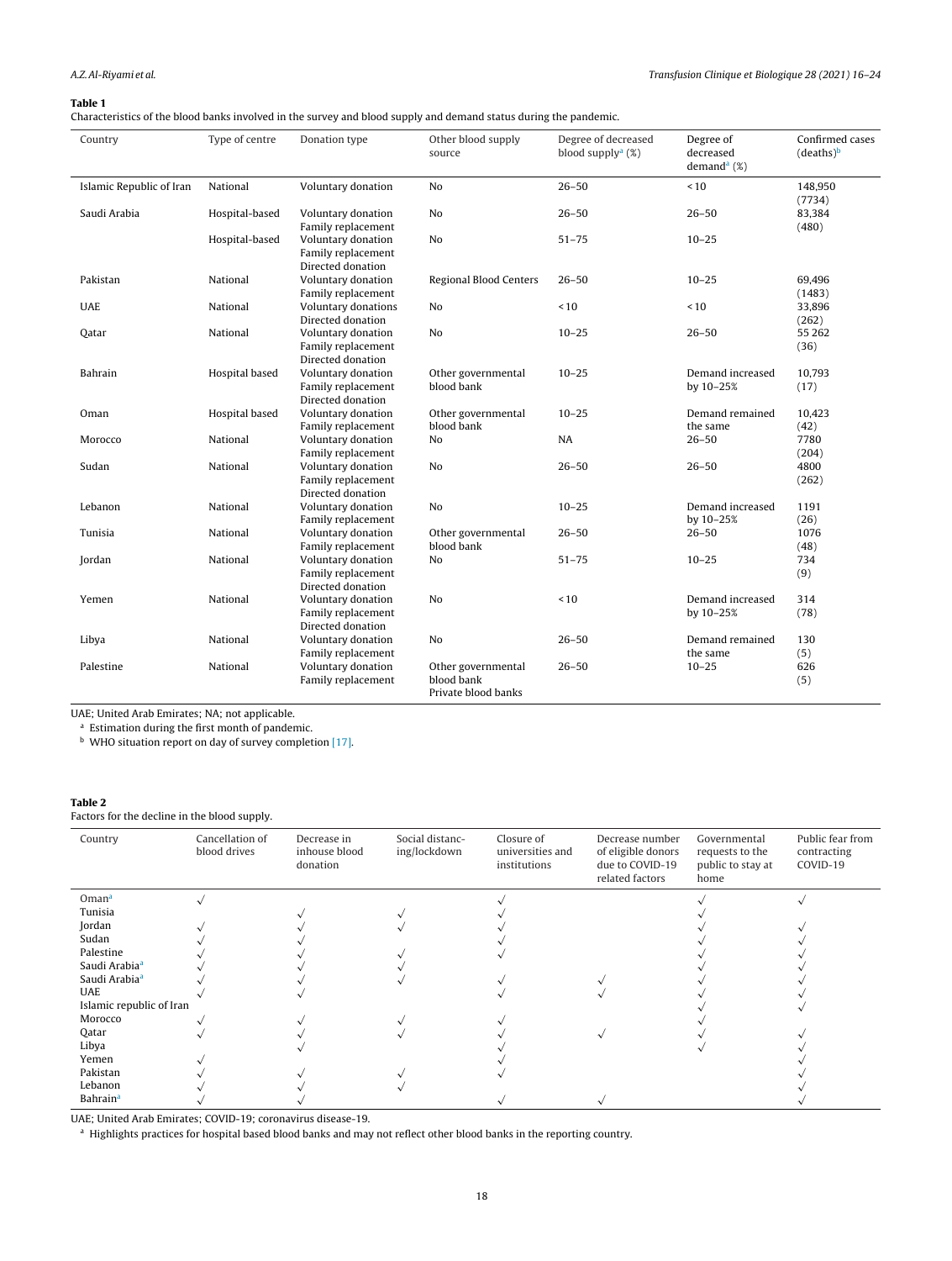for supporting patients with underlying haemoglobinopathies, while some were involved in treating patients with haematological malignancies. In addition, all these five centres had donor sources from voluntary non-renumerated and replacement blood donations. The reporting centre in Bahrain is a hospital-based blood bank, and most of the demand was for patients with underlying haematological and solid malignancies, patients undergoing bone marrow transplantation and surgical oncology patients. The workload in this centre during the pandemic has increased due to an increased number of patient referrals for continuation of care from a hospital that was dedicated for treating COVID-19 patients. As a result, the demand for blood has increased at the time the centre had challenges in blood supply due to cancellation of blood drives, social distancing and increased donor deferral due to either COVID-19 infection or direct contact with infected patients.

In Lebanon, the blood bank system includes the Lebanese Red Cross and hospital-based collections. The demand was mainly for patients with underlying haemoglobinopathies, haematological and solid malignancies and surgical/obstetrical patients. In Yemen, where the blood bank system is fragmented and includes a national-based and hospital-based blood establishments, many hospitals had to close due to COVID-19 pandemic. However, the care of patients with haemoglobinopathies was continued. As a result of decrease donor collections in the hospitals, the requests to supply blood from the national blood bank have increased. This was augmented by challenges in donor recruitment due to existing conflict in the country, limited resources, financial constraints in addition to public fear from blood donation during the pandemic and cancellation of blood drives.

The centre from Oman is a hospital-based blood bank in a reference tertiary-based hospital treating a variety of adult and paediatric patients, including patients with haematological malignancies and haemoglobinopathies. It is also the only allogenic bone marrow transplant centre in the country. Most of the demand during this period was for patients with underlying haemoglobinopathies and haematological malignancies including bone marrow transplant recipients. The centre in Libya is a national-based blood bank.

#### 3.2. Procedures are undertaken in facing demands

All centres have applied measures to increase donations and overcome blood supply shortages (Table 3). These measures were

#### **Table 3**

Measures to overcome blood supply shortages

thought to have a variable degree of effectiveness in maintaining the blood supply in participating institutions. Most centres  $(n = 14)$ , 88%) utilized social media and volunteer blood donor groups in mobilizing donors; while more than half ( $n = 10, 63\%$ ) used phone text messages and obtained assistance of public figures and leaders in the society. Radio, TV interviews, and calling the donors by phone were used by 65% of centres. Five centres have gone as far as providing donor transportation &/or home visits for blood collection. More than half of the centres had to activate their emergency & contingency plans. Four centres altered the blood donor eligibility criteria (in Oman, Palestine, Bahrain, and Saudi Arabia). The centre in Oman reduced the inter-donation deferral criteria for male donors from 12 weeks to 8 weeks provided that finger prick haemoglobin upon donor return was  $\geq 12.5$  g/dL. Reducing the inter-donation interval was also applied at the centres in Bahrain and Palestine. In Saudi Arabia, a hospital-based blood bank reduced the deferral interval for individuals who underwent piercing and tattoo procedures from 12 to 3 months.

Ten centres (63%) had implemented measures to minimize wastage of blood components if collected at levels exceeding demands; including redistribution of blood to centres in need  $(n=6)$ , active inventory management, avoiding recruitment of donors of blood types not in need  $(n=4)$  and extending shelf-life of platelets  $(n=4)$ .

### 3.3. Donor and staff safety

[Tables](#page-4-0) 4 and 5 describe the procedures that were undertaken for donor and staff management during the COVID-19 pandemic respectively. All centres implemented donor deferral criteria based on a history offever, respiratory symptoms, and contact with someone suspected or confirmed to be infected with SARS-CoV-2. All centres except for the one in Sudan included history of international travel within 28 days as a deferral criterion.

Measures undertaken to mitigate the risk of donor exposure were variable. Where all centres instated physical distancing of the donors, most centres applied hand washing/use of alcohol before and after donation, measuring donor temperatures, and the use of surgical masks ( $n = 14$ , 88%). Nine centres used an appointment system for donation (56%). The National blood transfusion organization in Iran installed a separator glass at donor reception to physically separate the donors from the staff at the time of registration. The centre in the UAE instated barriers to separate staff in

| Country                                                                              | Change in<br>donor<br>eligibility<br>criteria | Collaboration with<br>military and<br>governmental<br>institutions | Continuation Home<br>of donation<br>drives | blood<br>collection | Donor<br>transporta-<br>tion | Extending<br>shelf-life of<br>platelets | Blood supply<br>from<br>unaffected<br>cities | Activation of<br>contingency<br>plans | Degree of<br>effectiveness                     |
|--------------------------------------------------------------------------------------|-----------------------------------------------|--------------------------------------------------------------------|--------------------------------------------|---------------------|------------------------------|-----------------------------------------|----------------------------------------------|---------------------------------------|------------------------------------------------|
| $O$ man <sup>a</sup><br>Tunisia<br>Jordan<br>Sudan                                   | $\checkmark$                                  | $\checkmark$                                                       |                                            |                     |                              |                                         |                                              |                                       | Very much<br>Somewhat<br>Somewhat<br>Very much |
| Palestine<br>Saudi Arabia <sup>a</sup>                                               |                                               | $\checkmark$                                                       |                                            |                     |                              |                                         |                                              |                                       | Very much<br>Somewhat                          |
| Saudi Arabia <sup>a</sup><br><b>United Arab Emirates</b><br>Islamic republic of Iran |                                               |                                                                    | $\checkmark$                               |                     | $\sim$                       |                                         |                                              |                                       | Somewhat<br>Very much<br>Very much             |
| Morocco<br>Qatar                                                                     |                                               |                                                                    |                                            |                     |                              |                                         |                                              |                                       | Very much<br>Somewhat                          |
| Libya<br>Yemen<br>Pakistan                                                           |                                               |                                                                    | $\checkmark$                               | $\sim$              | $\sim$                       |                                         |                                              |                                       | Somewhat<br>Neutral<br>Very much               |
| Lebanon<br><b>Bahrain</b> <sup>a</sup>                                               |                                               |                                                                    |                                            |                     |                              |                                         |                                              |                                       | Somewhat<br>Very much                          |

UAE; United Arab Emirates.

<sup>a</sup> Highlights practices for hospital based blood banks and may not reflect other blood banks in the reporting country.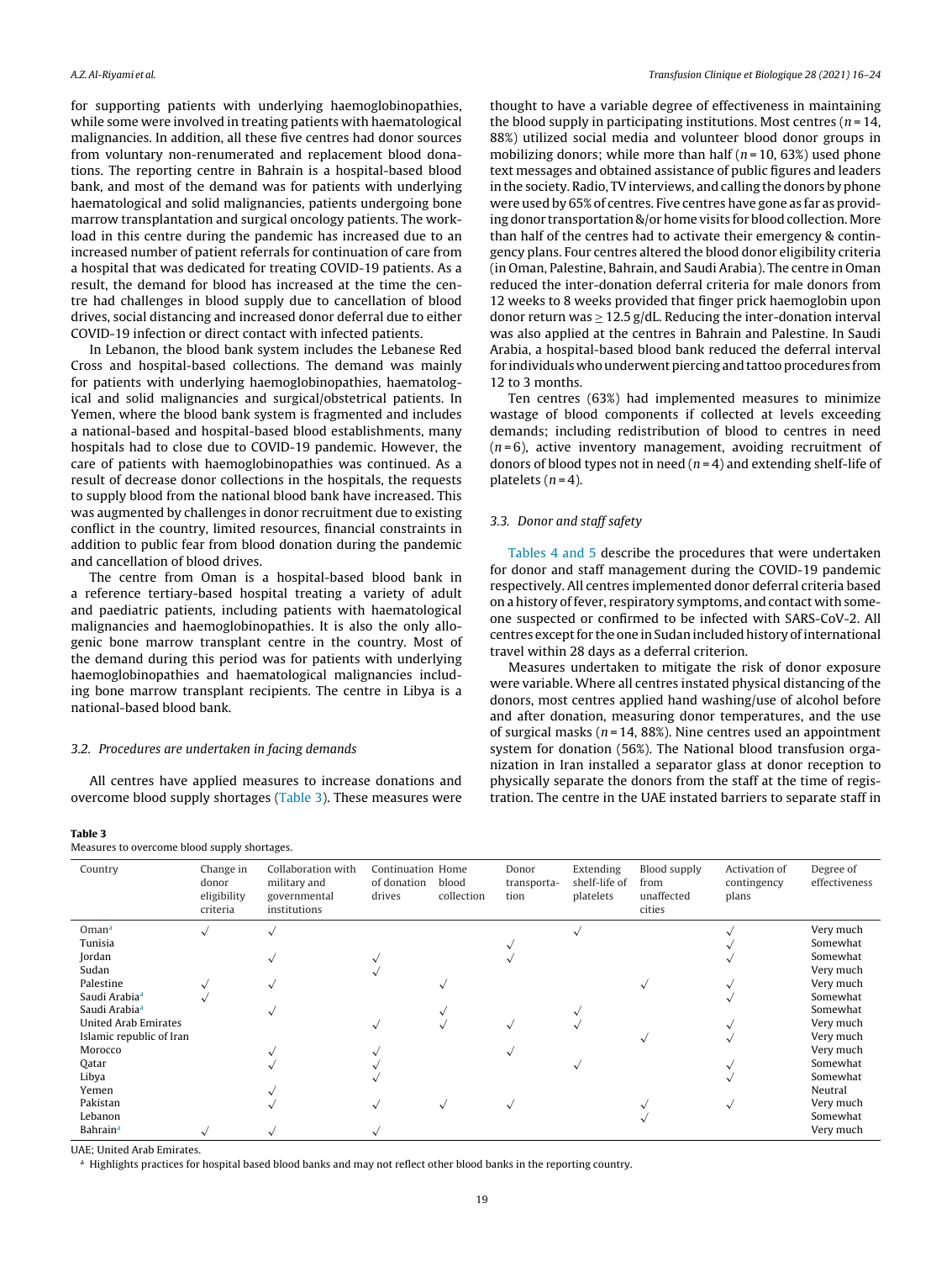#### <span id="page-4-0"></span>**Table 4**

Procedures that were undertaken for donor management during the COVID-19 pandemic.

| Country                     | Physical<br>distancing<br>between<br>donors | Self-<br>deferral if<br>feeling<br>unwell or<br>for history<br>of exposure | Instating<br>donation<br>appoint-<br>ment<br>system | Washing<br>hands/use<br>of alcohol<br>pre- and<br>post-blood<br>donation | Using<br>surgical<br>masks for<br>the donors | Using N95<br>masks for<br>the donors | Measuring<br>donor's<br>tempera-<br>ture | Donor<br>education |
|-----------------------------|---------------------------------------------|----------------------------------------------------------------------------|-----------------------------------------------------|--------------------------------------------------------------------------|----------------------------------------------|--------------------------------------|------------------------------------------|--------------------|
| Omana                       |                                             |                                                                            |                                                     |                                                                          |                                              |                                      |                                          |                    |
| Tunisia                     |                                             |                                                                            |                                                     |                                                                          |                                              |                                      |                                          |                    |
| Jordan                      |                                             |                                                                            |                                                     |                                                                          |                                              |                                      |                                          |                    |
| Sudan                       |                                             |                                                                            |                                                     |                                                                          |                                              |                                      |                                          |                    |
| Palestine                   |                                             |                                                                            |                                                     |                                                                          |                                              |                                      |                                          |                    |
| Saudi Arabia <sup>a</sup>   |                                             |                                                                            |                                                     |                                                                          |                                              |                                      |                                          |                    |
| Saudi Arabia <sup>a</sup>   |                                             |                                                                            |                                                     |                                                                          |                                              |                                      |                                          |                    |
| <b>United Arab Emirates</b> |                                             |                                                                            |                                                     |                                                                          |                                              |                                      |                                          |                    |
| Islamic Republic of Iran    |                                             |                                                                            |                                                     |                                                                          |                                              |                                      |                                          |                    |
| Morocco                     |                                             |                                                                            |                                                     |                                                                          |                                              |                                      |                                          |                    |
| Qatar                       |                                             |                                                                            |                                                     |                                                                          |                                              |                                      |                                          |                    |
| Libya                       |                                             |                                                                            |                                                     |                                                                          |                                              |                                      |                                          |                    |
| Yemen                       |                                             |                                                                            |                                                     |                                                                          |                                              |                                      |                                          |                    |
| Pakistan                    |                                             |                                                                            |                                                     |                                                                          |                                              |                                      |                                          |                    |
| Lebanon                     |                                             |                                                                            |                                                     |                                                                          |                                              |                                      |                                          |                    |
| <b>Bahrain</b> <sup>a</sup> |                                             |                                                                            |                                                     |                                                                          |                                              |                                      |                                          |                    |

UAE; United Arab Emirates.

<sup>a</sup> Highlights practices for hospital based blood banks and may not reflect other blood banks in the reporting country.

#### **Table 5**

Procedures that were undertaken for staff management during the COVID-19 pandemic.

| Country                     | Staff self-deferral if<br>feeling unwell or<br>for history of<br>exposure | Measuring staff<br>temperature | Use of surgical<br>masks for the staff | Use of N95 masks<br>for the staff | Reducing number<br>of staff on shifts |
|-----------------------------|---------------------------------------------------------------------------|--------------------------------|----------------------------------------|-----------------------------------|---------------------------------------|
| $O$ man <sup>a</sup>        |                                                                           |                                |                                        |                                   |                                       |
| Tunisia                     |                                                                           |                                |                                        |                                   |                                       |
| Jordan                      |                                                                           |                                |                                        |                                   |                                       |
| Sudan                       |                                                                           |                                |                                        |                                   |                                       |
| Palestine                   |                                                                           |                                |                                        |                                   |                                       |
| Saudi Arabia <sup>a</sup>   |                                                                           |                                |                                        |                                   |                                       |
| Saudi Arabia <sup>a</sup>   |                                                                           |                                |                                        |                                   |                                       |
| <b>United Arab Emirates</b> |                                                                           |                                |                                        |                                   |                                       |
| Islamic Republic of Iran    |                                                                           |                                |                                        |                                   |                                       |
| Morocco                     |                                                                           |                                |                                        |                                   |                                       |
| Qatar                       |                                                                           |                                |                                        |                                   |                                       |
| Libya                       |                                                                           |                                |                                        |                                   |                                       |
| Yemen                       |                                                                           |                                |                                        |                                   |                                       |
| Pakistan                    |                                                                           |                                |                                        |                                   |                                       |
| Lebanon                     |                                                                           |                                |                                        |                                   |                                       |
| <b>Bahrain</b> <sup>a</sup> |                                                                           |                                |                                        |                                   |                                       |
|                             |                                                                           |                                |                                        |                                   |                                       |

UAE; United Arab Emirates.

<sup>a</sup> Highlights practices for hospital based blood bank and may not reflect other blood banks in the reporting country

different units of the lab, instated a shift change procedure to minimize staff contact, and performed screening of staff for SARS-CoV-2 by nasopharyngeal swabs and serological testing. As for measures to mitigate the risk of staff exposure, all blood banks applied staff self-deferral, reduced the number of staff on shift ( $n = 13, 81\%$ ), and staff temperature measurement ( $n = 10,63\%$ ). Most centres instated the use of surgical masks for the staff  $(n=15; 94%)$ , while some offered N95 masks as well ( $n = 4$ , 25%).

All surveyed blood banks applied the donor deferral criteria concerning COVID-19 exposure or infection. Nine centres applied criteria of retrieval of in-date blood products based on a report of post-donation illness in the donor (56%). The centres in Pakistan and Morocco had a quarantine system for plasma with late release based on the absence of reported symptoms. Pathogen inactivation of platelets was in use in three centres (two centres in Saudi, one in Libya) and of plasma & platelets in two national blood bank centres in UAE & Qatar. Pathogen inactivation was in use for convalescent plasma trials in UAE, Oman, Qatar, and Saudi Arabia. None of the centres initiated SARS-CoV-2 molecular or serological testing

on blood donors. The participants summarized lessons learnt on handling similar threats in the future ([Table](#page-5-0) 6).

#### **4. Discussion**

Responding to threats to blood banks and transfusion services entails assessing the risk of the threat to the blood supply and the recipients' health, and communicating this information to blood donors, recipients, clinicians, and the community [\[16\].](#page-8-0) At the time of survey completion, the absolute number of confirmed COVID-19 cases in EMR reached 505,001 cases; ranging from 122 (Syrian Arab Republic) to 148,950 (Islamic Republic of Iran) [\[17\].](#page-8-0) The decrease in the blood supply during the first month of the pandemic in the reporting countries was variable and likely reflected the degree of community spread of the virus and the governmental actions. The degree of supply change depends on the organizational structure of the blood supply system and the sources of blood, which is variable among the countries in the region. Different factors can adversely affect the number of blood donors during a viral pandemic. The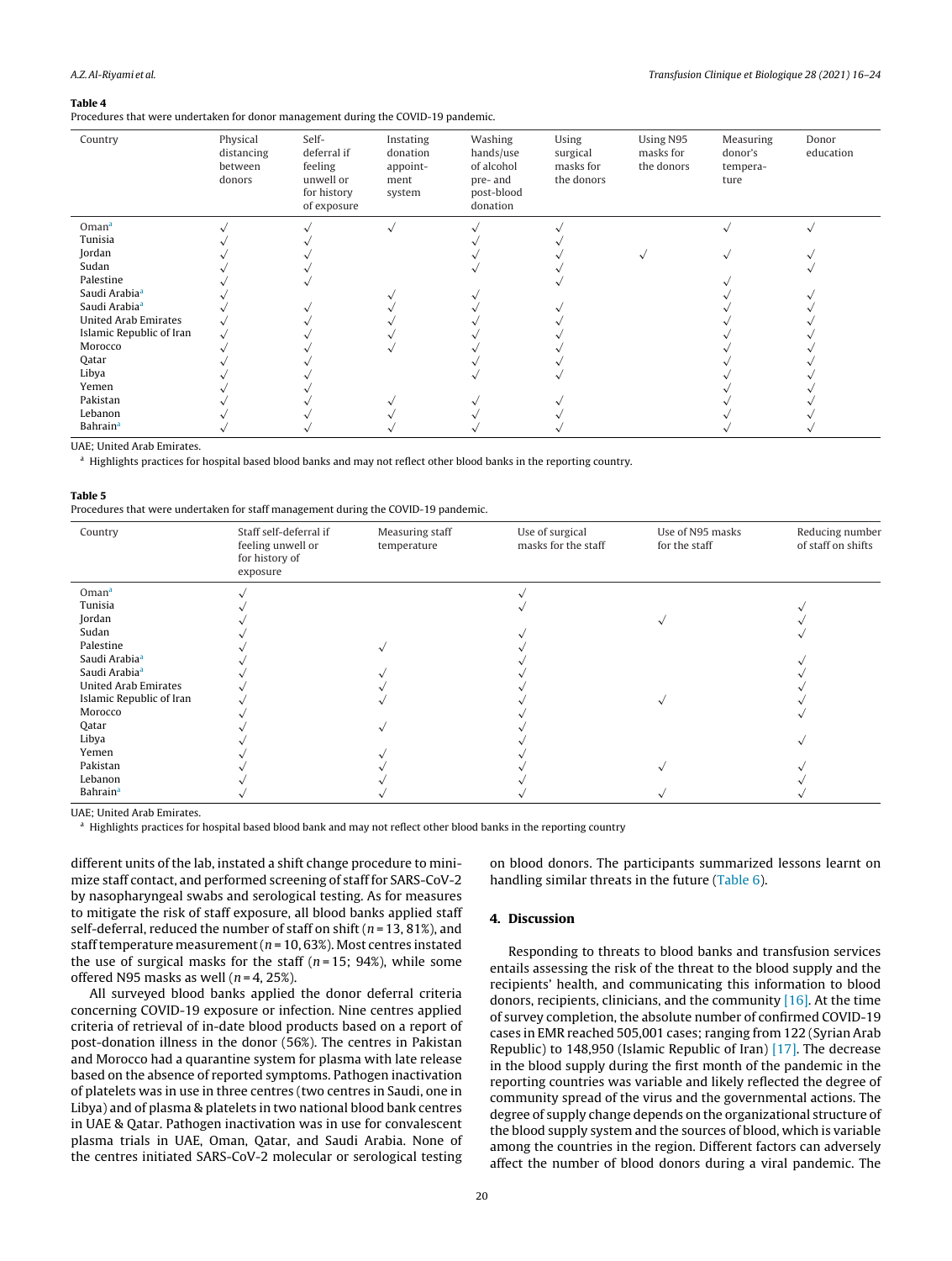<span id="page-5-0"></span>A.Z.Al-Riyami et al. Transfusion Clinique et Biologique 28 (2021) 16–24 **Table 6** Lessons learnt from the perspective of the blood bank medical directors to handle similar viral threats in the future. Donor mobilization Assess requirements daily and mobilize blood donors based on specific components in need Utilize spacious community centres (such as sport halls) as temporary donation sites Assess the possibility of collecting blood donations from areas/cities that are less affected by the pandemic Initiate measures to mobilize regular and repeat blood donors Utilize volunteers and community groups in mobilizing blood donors For hospital based blood banks, mobilize hospital staff for blood donation early in the pandemic before increased exposure to infected patients Assess regularly governmental decisions on travel restriction that can impact donor mobility Maintain communication with the authorities to ensure maintaining donor access to the donation sites at the time of the lockdown Communication with the public Be proactive in communicating with the public on the need for blood donors Educate the public on who should not be attending donation sites (e.g. those who are febrile or in contact with patients) Gain public confidence in the safety of blood donations with the measures in place Utilize different communication channels to mobilize blood donors; such as text messages, TV, radio, etc. Maintain strong continuous messages of the need for blood donors throughout the pandemic on TV and radio channels Collaborate with telecommunication companies to reach out to the public using mass text-messaging Use social media channels to promote blood donation and communicating the status with the public Utilize different languages in educating and communicating with the public Produce different educational materials in different languages to educate the public Collaborate with public figures and influencers in reaching out to the public Consider a hotline for addressing public concerns Donor and staff safety Instate a screening mechanism of blood donors including temperature checks before entry to the donation site Minimize contact between staff in different sections in the laboratory and between different shifts Ensure sufficient supply of personal protective equipment (e.g face masks) and hand sensitizers Educate the donors on additional eligibility criteria applied during the pandemic Enforce the application of the appointment system for blood donation Limit access to donation sites to blood donors only Ensure application of infection control measures in the donation sites and blood drives, and increase the frequency of cleaning Consider the application of separators between the staff and the donors Blood stock management Instate a mechanism for donor reporting post-donation illness and maintain a procedure for managing donated units from these donors Consider the possibility of obtaining supplies from areas/cities that are not affected by the pandemic Closely monitor the blood inventory to maintain a sufficient blood supply Collaborate with other blood banks to replenish blood stocks Maintain a wide and regularly updated database of donors of different blood groups and phenotypes Instate a redistribution program between blood banks to minimize wastage Discuss with key stakeholders (including transfusion committee members) for measures to minimize blood use (such as cancellation of elective surgeries) and intensifying measures of patient blood management Maintain continuous communication with the clinicians on the status of the bloodstock Apply measures for transfusion services to screen for appropriateness of blood requests Secure a sustainable and safe blood supply to meet transfusion demand for a certain group of patients such as patients with underlying haemoglobinopathies and haematological and solid malignancies Staff management Prepare your staff capacity for multi-tasking in the event of staff shortages Minimize staff working in shifts as possible to minimize exposure and recover from fatigue Maintain open communication with the staff and provide support throughout Keep institution management aware of any loss in staff due to illness and request for a replacement Reagents and equipment Determine the safety level of reagents and consumables Maintain a separate emergency stock of reagent and consumables with at least 3 months of expiry Assess access of supplies at time of the lockdown and airport closures Maintain communication with the authorities to ensure maintaining access of supplies Have a backup plan for equipment emergency failure Disaster and contingency plan Have an alternative blood collection and testing facility Consider the reduction of whole blood donation intervals for donors with robust haemoglobin levels who are able to can tolerate more frequent donations Collaborate with other sectors for maintaining bloodstock e.g., the military and civil society Establish a web-based infrastructure to coordinate stock management at a national level Be upfront in controlling messages going into the social media and the community Keep the clinicians and administration in perspective of the status on a regular basis Establish/maintain a national, regional, and international collaboration with all concerned sectors Review the blood bank contingency and disaster plans with the dynamics of the pandemic traditional sources of volunteer blood donors such as universities

are affected due to closures. Access to blood services is imposed by external factors such as social distancing and lockdown which can limit access to the blood banks. Donors are also reluctant to attend the blood bank for fear of being infected, and organizations may be reluctant to host donation drives as a measure to prevent community spread of the virus [\[12\].](#page-8-0) Donors can become ill or become committed to taking care of others which leads to their deferral from the donor pool.

There are few publications on the status of blood supply during the COVID-19 pandemic. A publication from China reported a significant decrease in blood donors reaching up to 67% [\[18\].](#page-8-0) This had led to different initiatives including organizing medical staff and patients' family members and friends to donate blood and sending out text messages to recruit blood donors [\[18\].](#page-8-0) On the other hand, a publication from Italy reported an initial 10% reduction in whole blood donations per week, which was followed by a campaign to encourage blood donation leading to a 12% increase in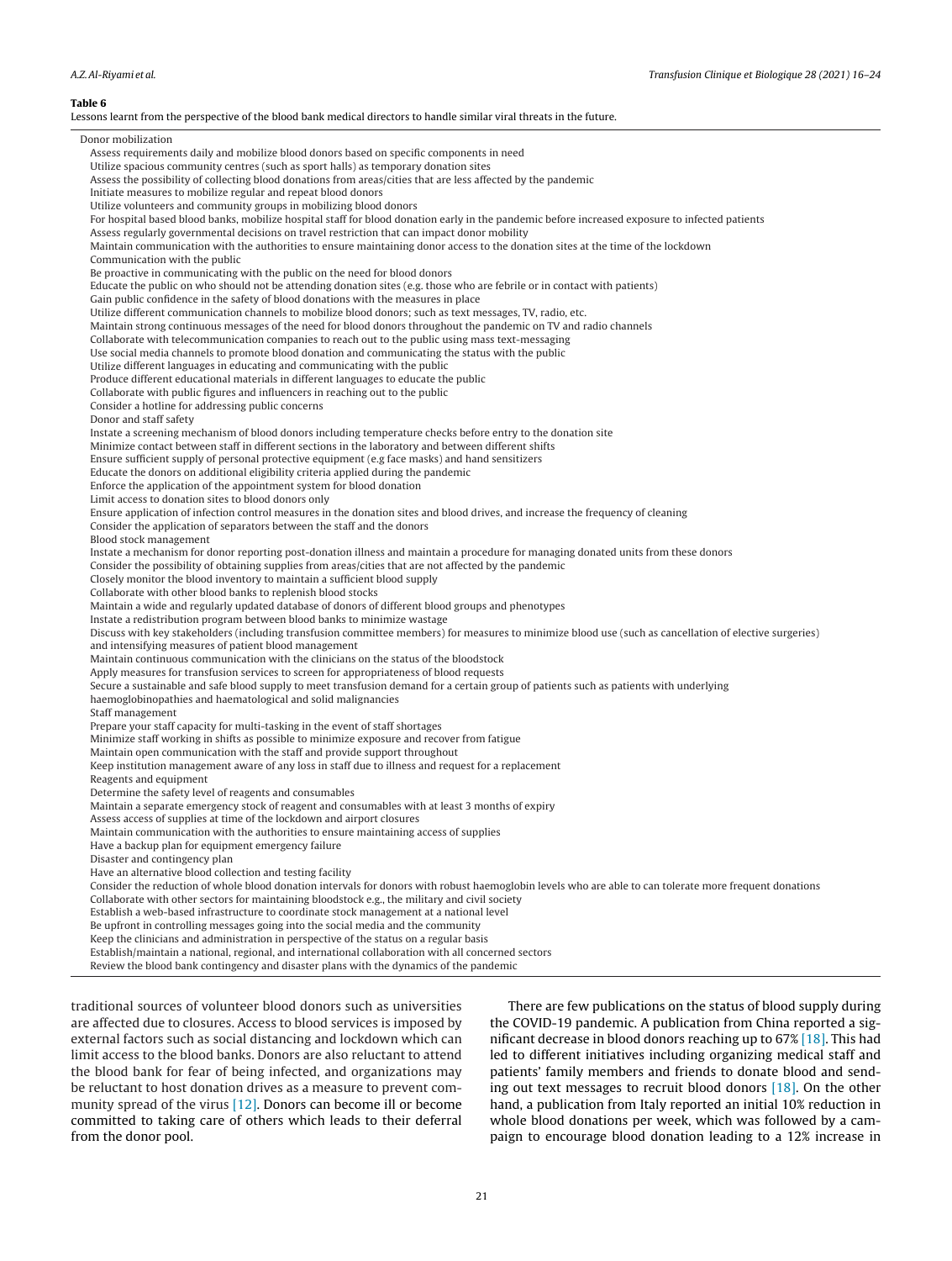whole blood collection [\[19\].](#page-8-0) A centre in the United States described a dramatic decrease in blood supplies during the first two weeks of the pandemic [\[20\].](#page-8-0) On the contrary, the national blood establishment in the Netherlands experienced an initial surge in the number of donations starting from the first week of the strict social distancing as a result of the national media that advocated for blood donation, and the start of research on testing blood donations for SARS-CoV-2 antibodies [\[21\].](#page-8-0) A recent international forum reported a variable range of expected shortages in blood supply in different transfusion services with some that did not expect blood shortages, such as the British, Danish, Spanish, and Korean blood services [\[22\].](#page-8-0) A publication from India summarized the challenges with regard to maintaining blood availability while ensuring workforce, sufficient supplies and staff safety due to shortage of personal protective equipment [\[23\].](#page-8-0)

We report multiple factors for the blood supply challenges in different countries in the region during the first phase of COVID-19 pandemic, augmenting the existing challenges that the region is facing with regard to blood supply. Blood drives cancellation along with public fear from donation and social distancing measures appear to have the largest impact. Different countries in the region have existing challenges with regard to blood supply. For instance, the Lebanese healthcare system has a decentralized blood system and relies on the private sector for many services including transfusions [\[24,25\].](#page-8-0) Most of the national transfusion activities are carried out by the healthcare facilities while a quarter is carried out by the Lebanese Red Cross [\[24\].](#page-8-0) Different factors were attributed to difficulties in ensuring sufficient blood supply including the predominance of replacement donations, low rate of voluntary non-renumerated donations, and the existing pressures on the healthcare system due to the huge number of neighbourhood refugees [\[25\].](#page-8-0) Several of these factors have resulted in the reliance on the replacement family donation as a main source of blood [\[26\].](#page-8-0) Blood supply challenges were further worsened in the pandemic due to public fear from blood donation and the cancellation of blood drives. In Yemen, the blood transfusion services are provided mainly by the National Blood Transfusion and Research Center and the National Center of Public Health Laboratories. In addition, they are provided by public and private hospitals' blood banks with a predominance of family replacement donations [\[27\].](#page-8-0) The availability and safety of blood transfusion during humanitarian emergencies remain a major concern in the Region and WHO is working on providing technical assistance to the affected countries to implement the recommendations on the availability and safety of blood transfusion in these situations [\[28\].](#page-8-0)

It was notable that different centres in the region experienced different degrees of decrease in transfusion demands. It is important to manage the demand for blood through patient blood management (PBM) principles. This includes the cancellation of elective surgeries and non-urgent procedures and lowering the transfusion threshold as appropriate [\[15\].](#page-8-0) However, the demand of other patient populations will persist, such as patients with underlying haemoglobinopathies and haematological malignancies. Therefore, different institutions should assess the situation based on the demographics of treated patients and available sources of blood. Maintaining good communication with the clinicians is important for the best utilization of available inventory. Contingency plans should be implemented with good communication with all involved parties and effective coordination with all stakeholders especially that the duration of the pandemic is unpredictable. Blood services should take steps to assess the situation continuously and respond accordingly. The plan needs to take into consideration several factors including the extent of SARS-CoV-2 spread, level of community circulation, quality of healthcare system, and cost-effectiveness of blood safety interventions [\[15\].](#page-8-0)

We report here precautions that were applied in the blood banks in the region on managing the donors and staff based on international recommendations. These measures include donor deferral for at least 28 days for those who fully recovered from COVID-19, with a history of exposure or travel from areas with ongoing community transmission [\[15,29\].](#page-8-0) Educating the donors and the public of self-deferral and reporting immediately to the blood service if any symptoms arise is paramount. Information posters on who should and who should not donate blood should be posted in the donor facilities and spread through different media channels. Other important measures that should be taken at the donor centre include physical distancing between the donors to reduce the risk of transmission, the use of standard laboratory biosafety practices, and infection control measures [\[15,30–32\].](#page-8-0) Instating a triage station outside the donation room to screen donors for fever and signs/symptoms of COVID-19 can be considered. Donors may be provided with face masks and hand disinfectants before entering the blood collection area  $[12]$ . Temperature monitoring of the staff might be useful, and staff should be informed not to report to work if they are symptomatic. It is important to undertake measures to ensure the flow of blood donors while mitigating the risk of staff and donor exposure to the SARS-CoV-2 virus, through intensifying efforts for appointment scheduling. The blood centre should preferably follow national infection control measures.

Maintaining donor confidence in the safety of the blood donation environment and awareness of the need to continue donating blood is important. This information needs to be communicated to the public including measures undertaken to ensure donor safety even before donor numbers start to decline. There is a need to utilize a wide range of donor recruitment strategies and different communication channels to enable the service to tap into different segments of the society  $[12]$ . Testing of the blood supply is premature in the absence of cases of transfusion transmission or evidence of infectivity of the SARS-CoV-2 virus in blood collected from asymptomatic donors [\[15\].](#page-8-0) A recent study showed the effectiveness of pathogen reduction technology against SARS-CoV-2 [\[33\].](#page-8-0) However, the utility of using pathogen inactivation to reduce transfusion transmission need to be studied.

The study has some strengths. This is the first study to assess the impact of a viral pandemic on blood supplies in the EMR. This is important to report especially with the presence of countries in the region that are suffering from humanitarian emergencies and conflicts. However, this study has some limitations. The majority of the blood banks were national-based with minor representation from centres that have hospital-based blood banks with donation facilities. In addition, not all countries are represented in this survey. Considering the nature of this study, assessment of the degree of effectiveness of the measures instated in the different banks was made based on the subjective perception of the participating medical directors. This survey was undertaken early in the pandemic, and the obtained findings can vary at later stages.

# **5. Conclusion**

COVID-19 pandemic had a major impact on the blood supply in the WHO EMR region during the early phases of the pandemic. Blood services must reflect on its plans to prepare and manage the blood supply during similar future threats based on the experience in this pandemic. There is a need to develop measures to manage blood supply shortage while ensuring recipient, donor and staff safety. In addition, there is a need to make the general population aware of the scientific precautions for donor attendance. Collaboration with other blood services and institutions is essential. Recognition of the government of such a basic need to maintain this important healthcare service and to develop a stringent emergency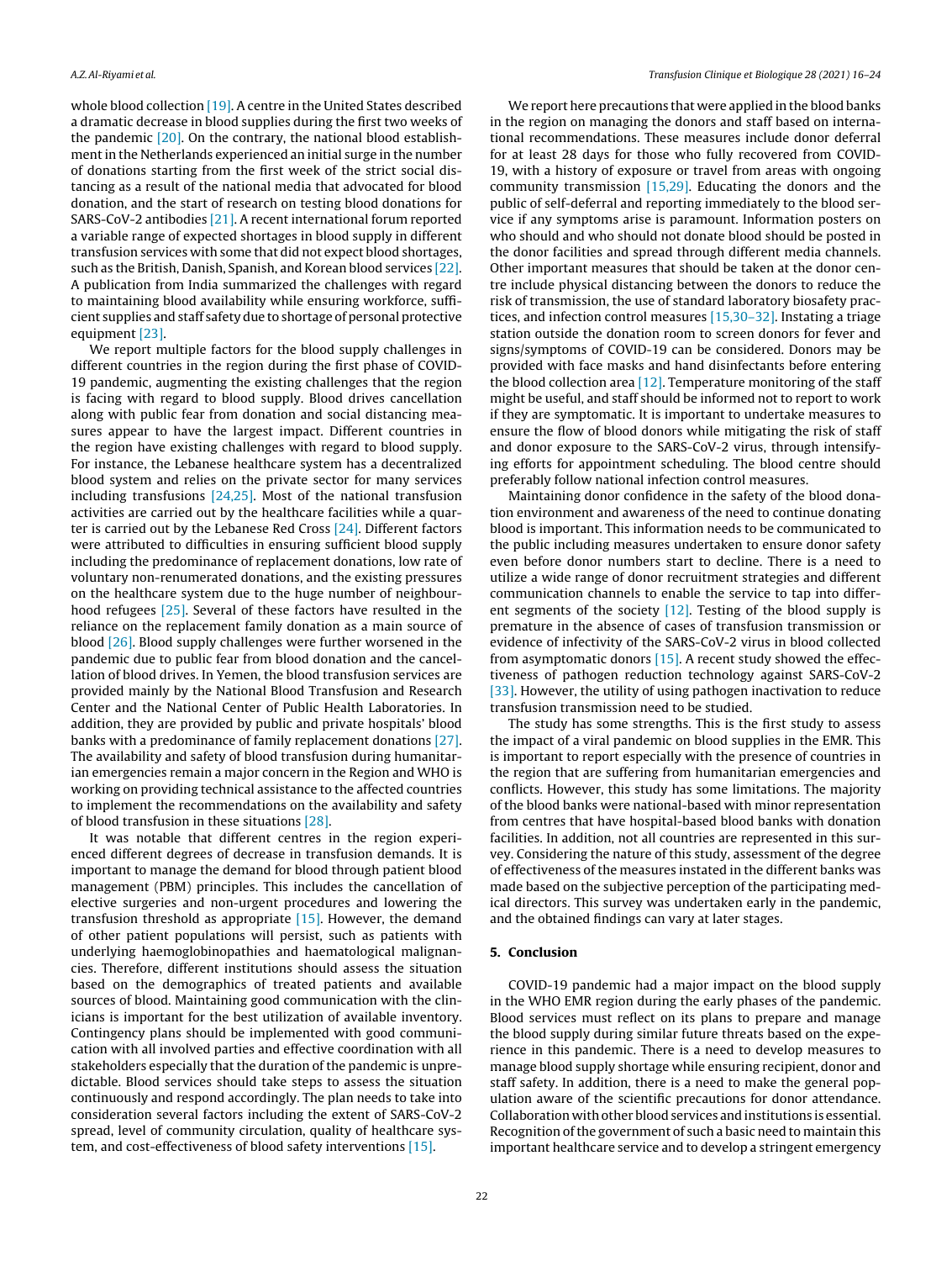<span id="page-7-0"></span>and disaster plan to face blood supply challenges is important. Low- and middle- income countries and countries suffering from humanitarian emergencies and conflicts are expected to face more challenges given the limited resources.

### **Funding**

None.

# **Contribution**

AZR initiated the research idea and designed the survey. YEA and MAB reviewed the survey and edited it. SMP created the survey online and performed statistical analysis. Remaining authors provided data through the survey.All authors reviewed the manuscript and agreed for submission.

#### **Disclosure of interest**

The authors declare that they have no competing interest.

## **References**

- [1] Novel Coronavirus (2019-nCoV) Situation Report-1. World Health Organization; 2020 [Available from: [https://www.](https://www.who.int/docs/default-source/coronaviruse/situation-reports/20200121-sitrep-1-2019-ncov.pdf?sfvrsn=20a99c10_4) [who.int/docs/default-source/coronaviruse/situation-reports/20200121-sitrep](https://www.who.int/docs/default-source/coronaviruse/situation-reports/20200121-sitrep-1-2019-ncov.pdf?sfvrsn=20a99c10_4) [-1-2019-ncov.pdf?sfvrsn=20a99c10](https://www.who.int/docs/default-source/coronaviruse/situation-reports/20200121-sitrep-1-2019-ncov.pdf?sfvrsn=20a99c10_4) 4].
- [2] Coronavirus disease (COVID-19) outbreak. World Health Organization; 2020 [Available from: <https://www.who.int/westernpacific/emergencies/covid-19>].
- Novel Coronavirus(2019-nCoV) Situation Report 9. World<br>Health Organization; 2020 [Available from: https://www. Organization; [who.int/docs/default-source/coronaviruse/situation-reports/20200129-sitrep](https://www.who.int/docs/default-source/coronaviruse/situation-reports/20200129-sitrep-9-ncov-v2.pdf?sfvrsn=e2c8915_2) [-9-ncov-v2.pdf?sfvrsn=e2c8915](https://www.who.int/docs/default-source/coronaviruse/situation-reports/20200129-sitrep-9-ncov-v2.pdf?sfvrsn=e2c8915_2)\_2].<br>Coronavirus Disease (COVID-19)
- [4] Coronavirus Disease (COVID-19) situation reports. World [https://www.who.](https://www.who.int/emergencies/diseases/novel-coronavirus-2019/situation-reports/) [int/emergencies/diseases/novel-coronavirus-2019/situation-reports/](https://www.who.int/emergencies/diseases/novel-coronavirus-2019/situation-reports/)].
- [5] Arab Health Exhibition and Congress; 2020 [Available from: [https://www.arabhealthonline.com/en/whats-new.html\]](https://www.arabhealthonline.com/en/whats-new.html).<br>Coronavirus disease 2019 (COVID-19) Situation
- [6] Coronavirus disease 2019 (COVID-19) Situation Report–26. 2020 [Available from: [https://www.](https://www.who.int/docs/default-source/coronaviruse/situation-reports/20200215-sitrep-26-covid-19.pdf?sfvrsn=a4cc6787_2) [who.int/docs/default-source/coronaviruse/situation-reports/20200215-sitrep](https://www.who.int/docs/default-source/coronaviruse/situation-reports/20200215-sitrep-26-covid-19.pdf?sfvrsn=a4cc6787_2) [-26-covid-19.pdf?sfvrsn=a4cc6787](https://www.who.int/docs/default-source/coronaviruse/situation-reports/20200215-sitrep-26-covid-19.pdf?sfvrsn=a4cc6787_2) 2].
- [7] Coronavirus disease 2019 (COVID-19) Situation Report–41. World Health Organization; 2020 [docs/default-source/coronaviruse/situation-reports/20200301-sitrep-41](https://www.who.int/docs/default-source/coronaviruse/situation-reports/20200301-sitrep-41-covid-19.pdf?sfvrsn=6768306d_2) [covid-19.pdf?sfvrsn=6768306d](https://www.who.int/docs/default-source/coronaviruse/situation-reports/20200301-sitrep-41-covid-19.pdf?sfvrsn=6768306d_2) 2].

#### Appendix 1. Supplementary table Sequence of the emergence of COVID-19 in countries of the Eastern Mediterranean region

| Country                              | Date of first<br>WHO reported<br>case | Likely place of exposure of<br>first reported case   | Transmission<br>classification at<br>time of data<br>collection <sup>a</sup> | Total<br>confirmed<br>cases (deaths) <sup>a</sup> | Total confirmed cases per 1<br>million population (deaths) $b$ |
|--------------------------------------|---------------------------------------|------------------------------------------------------|------------------------------------------------------------------------------|---------------------------------------------------|----------------------------------------------------------------|
| <b>UAE</b>                           | 29th January                          | Travel history to China<br>(new)                     | Pending                                                                      | 53,614 (244)                                      | 5505.86 (33.47)                                                |
| Egypt<br>Islamic<br>Republic of Iran | 15th February<br>20th February        | In reporting country (new)<br>Unknown                | Cluster of cases<br>Community<br>transmission                                | 80,235 (3702)<br>252,720<br>(12, 447)             | 793.07 (36.83)<br>303,736 (150.43)                             |
| Lebanon                              | 22nd February                         | Outside reporting country<br>and outside China (new) | Cluster of cases                                                             | 2082 (36)                                         | 317.66 (5.27)                                                  |
| Kuwait                               | 24th February                         | Outside reporting country<br>and outside China (new) | Cluster of cases                                                             | 53,580 (383)                                      | 12,656.99 (90.38)                                              |
| Bahrain                              | 25th February                         | Outside reporting country<br>and outside China (new) | Cluster of cases                                                             | 32,039 (104)                                      | 19,077.56 (61.1)                                               |
| Oman                                 | 25th February                         | Outside reporting country<br>and outside China (new) | Cluster of cases                                                             | 53,614 (244)                                      | 10,710 (48.56)                                                 |
| Iraq                                 | 25th February                         | Outside reporting country<br>and outside China (new) | Cluster of cases                                                             | 72,469 (2,960)                                    | 1869.43 (75.95)                                                |
| Afghanistan                          | 25th February                         | Outside reporting country<br>and outside China (new) | Cluster of cases                                                             | 34,351 (975)                                      | 884.99 (25.95)                                                 |
| Pakistan                             | 27th February                         | Outside reporting country<br>and outside China (new) | Cluster of cases                                                             | 246,351 (5123)                                    | 1126.67 (23.53)                                                |
| Oatar                                | 1st March                             | Imported case                                        | Community<br>transmission                                                    | 102,630 (146)                                     | 35,795.9 (50.68)                                               |
| Jordan                               | 3rd March                             | Imported case                                        | Cluster of cases                                                             | 1173(10)                                          | 115.26 (0.98)                                                  |
| Saudi Arabia                         | 3rd March                             | Imported case                                        | Cluster of cases                                                             | 226,486 (2151)                                    | 6591.6 (62,65)                                                 |
| Tunisia                              | 3rd March                             | Imported case                                        | Community<br>transmission                                                    | 1240(50)                                          | 105.34 (4.23)                                                  |
| Morocco                              | 3rd March                             | Imported case                                        | Cluster of cases                                                             | 15,443 (244)                                      | 421.07 (6.64)                                                  |
| Palestine                            | 5th March                             | Imported case                                        | Cluster of cases                                                             | 6225(35)                                          | 1311.12 (6.27)                                                 |
| Sudan                                | 14th March                            | Imported case                                        | Community<br>transmission                                                    | 10,204 (649)                                      | 233.76 (14.82)                                                 |
| Somalia                              | 17th March                            | Imported case                                        | Sporadic cases                                                               | 3038 (92)                                         | 191.97 (5.79)                                                  |
| Djibouti                             | 19th March                            | Imported case                                        | Cluster of cases                                                             | 4968 (56)                                         | 5028.34 (56.68)                                                |
| Syrian Arab                          | 23th March                            | Imported case                                        | Community                                                                    | 394(16)                                           | 22.51 (0.91)                                                   |
| Republic                             |                                       |                                                      | transmission                                                                 |                                                   |                                                                |
| Libya                                | 25th March                            | Imported case                                        | Cluster of cases                                                             | 1342 (38)                                         | 202.15 (5.53)                                                  |
| Yemen                                | 11th April                            | Unknown                                              | pending                                                                      | 1352 (355)                                        | 46.57 (12.24)                                                  |

UAE; United Arab Emirates; WHO; World Health Organization; Sporadic cases: countries/territories/areas with one or more cases, imported or locally detected; Clusters of cases: countries/territories/areas experiencing cases, clustered in time, geographic location and/or by common exposures; Community transmission: countries/area/territories experiencing larger outbreaks of local transmission defined through an assessment of factors including, but not limited to: – large numbers of cases not linkable to transmission chains – large numbers of cases from sentinel lab surveillance – Multiple unrelated clusters in several areas of the country/territory/area. <sup>a</sup> Latest World Health Organization situation report at time of submission [\[34\].](#page-8-0)

**b** World Health Organization [\[35\].](#page-8-0)